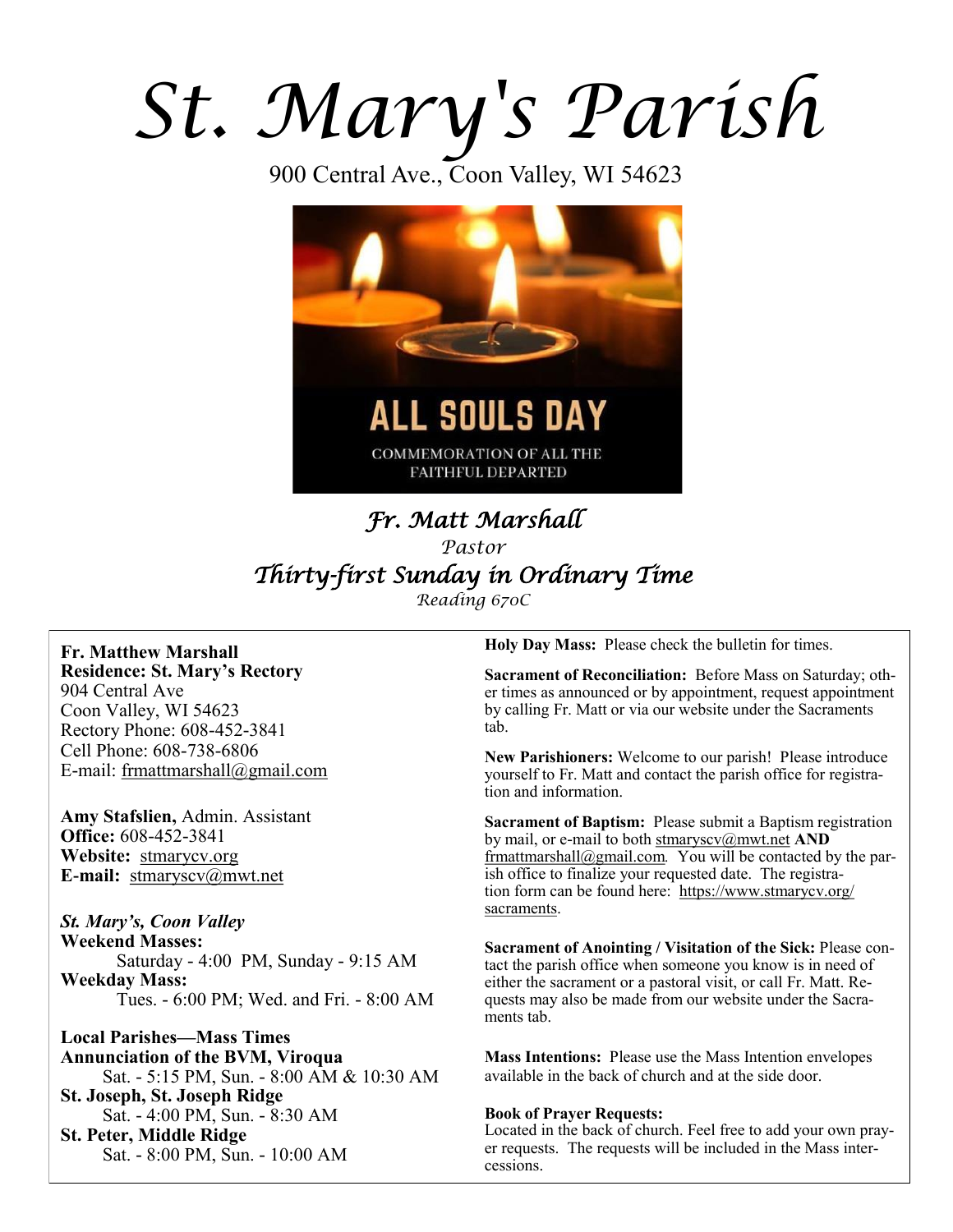# *St. Mary's Parish, Coon Valley, WI Thirty-first Sunday in Ordinary Time*

# **SUNDAY, NOVEMBER 3, 2019**

- 1) Wisdom 11:22–12:2
- 2) 2 Thessalonians 1:11–2:2
- 3) Luke 19:1-10

FOCUS: No one is lost to the love of God.

In love, God created the world and all things in it. His love for all souls moves him to forgive sins so all can repent and know his love. Jesus Christ is the embodiment of his love, and comes to invite and empower each of us, especially the lost, to turn back to God and know the joy of his mercy.

# LITURGY OF THE WORD

In the Book of Wisdom, the author says that God loves all things because they are his, and he overlooks sin so that all may repent. In the second reading, Paul offers prayer and encouragement to the Thessalonians in their efforts to glorify the Lord. In Luke's Gospel, Jesus empowers Zacchaeus to return to right relationship with him.

| Annual Appeal 2019-20                             |              |                              |  |  |  |  |
|---------------------------------------------------|--------------|------------------------------|--|--|--|--|
| As of 10/30/2019                                  |              | Total Pledged Total Payments |  |  |  |  |
| Pledged/Paid                                      | \$3,845.00   | \$3,845.00                   |  |  |  |  |
| <b>Target Amount</b>                              | \$11,755.00  | \$11,755.00                  |  |  |  |  |
| <b>Amt Over Target</b>                            | (\$7.910.00) | (\$7.910.00)                 |  |  |  |  |
| Percent Pledged: 32.71%, Percent Received: 32.71% |              |                              |  |  |  |  |
| Number Contributing                               |              |                              |  |  |  |  |

| <b>Upcoming Events/Calendar</b> |                       |                                                                                                                   |  |  |  |
|---------------------------------|-----------------------|-------------------------------------------------------------------------------------------------------------------|--|--|--|
| Nov. 10                         | $9:15 \text{ AM}$     | Children's Mass                                                                                                   |  |  |  |
| Nov. 19                         |                       | 7:00 PM   PCCW Meeting-all women of the par-<br>ish are invited to attend                                         |  |  |  |
| Nov.23                          | 4:00 PM               | NO 4 PM Mass this day, Mass moved<br>to 7:30 PM                                                                   |  |  |  |
| Nov. 23                         | 7:30 PM               | <b>Special Deer Hunter Mass</b>                                                                                   |  |  |  |
| Dec. 7                          | 8:00 AM<br>$-1:30$ PM | St. Mary's <b>Annual Craft Show</b> at the<br>CV Village Hall                                                     |  |  |  |
| Jan. 19                         | A fter<br>Mass        | Coffee and Donut Fellowship—all are<br>welcome to join us downstairs, includ-<br>ing new or visiting parishioners |  |  |  |





# Mass Intentions

We have the following dates available for the next few months: Nov 6, 12, 15, 19, 26, 27, 29. Dec. 3, 4, 6, 12, 13, & 17.

Please use the Mass Intention Envelopes located in the back and by the side door to request a Mass. Thank you.

| Nov. $2$  | 4:00 PM | †Alex and Rose Roskos        |
|-----------|---------|------------------------------|
| Nov. $3$  | 9:15 AM | †Allen and Mercedes Christen |
| Nov. $5$  | 6:00 PM | Our Parish Family            |
| Nov. $6$  | 8:00 AM | Our Parish Family            |
| Nov. $8$  | 8:00 AM | †Eric "Rick" Logemann        |
| Nov. $9$  | 4:00 PM | †Ken Kammel                  |
| Nov. $10$ | 9:15 AM | †Jeannette Bell              |
|           |         |                              |

# Next Week in Service

If you are not able to be at the Mass scheduled below, please find a substitute. Thank you

|                            | <b>Sat., Nov. 9</b><br>4:00 PM       |                             | <b>Sun., Nov. 10</b><br>9:15 AM     |                              |  |
|----------------------------|--------------------------------------|-----------------------------|-------------------------------------|------------------------------|--|
| Servers:                   |                                      | <b>VOLUNTEERS</b>           |                                     | Wyatt and Aliyah<br>McCauley |  |
| Reader (s):                |                                      | <b>Nancy Peters</b>         |                                     | Tracy Brown                  |  |
| Communion<br>Minister (s): | Mary Humfeld                         |                             | Jodie Holdorf                       |                              |  |
| Ushers:                    | Joe Roesler and<br><b>Volunteers</b> |                             | Mark Boland <b>and</b><br>Volunteer |                              |  |
| Money Coun-<br>ters:       | Caroline Tiedeman and Pat Kammel     |                             |                                     |                              |  |
| <b>Giving Last Week</b>    |                                      | Week 44                     |                                     | 10/27/2019                   |  |
| <b>Adult Envelopes</b>     |                                      | \$978.00 Needed Weekly      |                                     | \$1,900.00                   |  |
| Offertory                  |                                      | \$427.50 Received This Week |                                     | \$1,605.25                   |  |
| P. Breakfast               |                                      | \$25.00 YTD Needed          |                                     | \$64,700.00                  |  |
| Mission Sun.               |                                      | \$175.00 YTD Received       |                                     | \$67,272.01                  |  |
| Total                      |                                      | \$1,605.25 Difference       |                                     | \$2,572.01                   |  |
| 34 Adult Env               | Rec'd                                |                             |                                     |                              |  |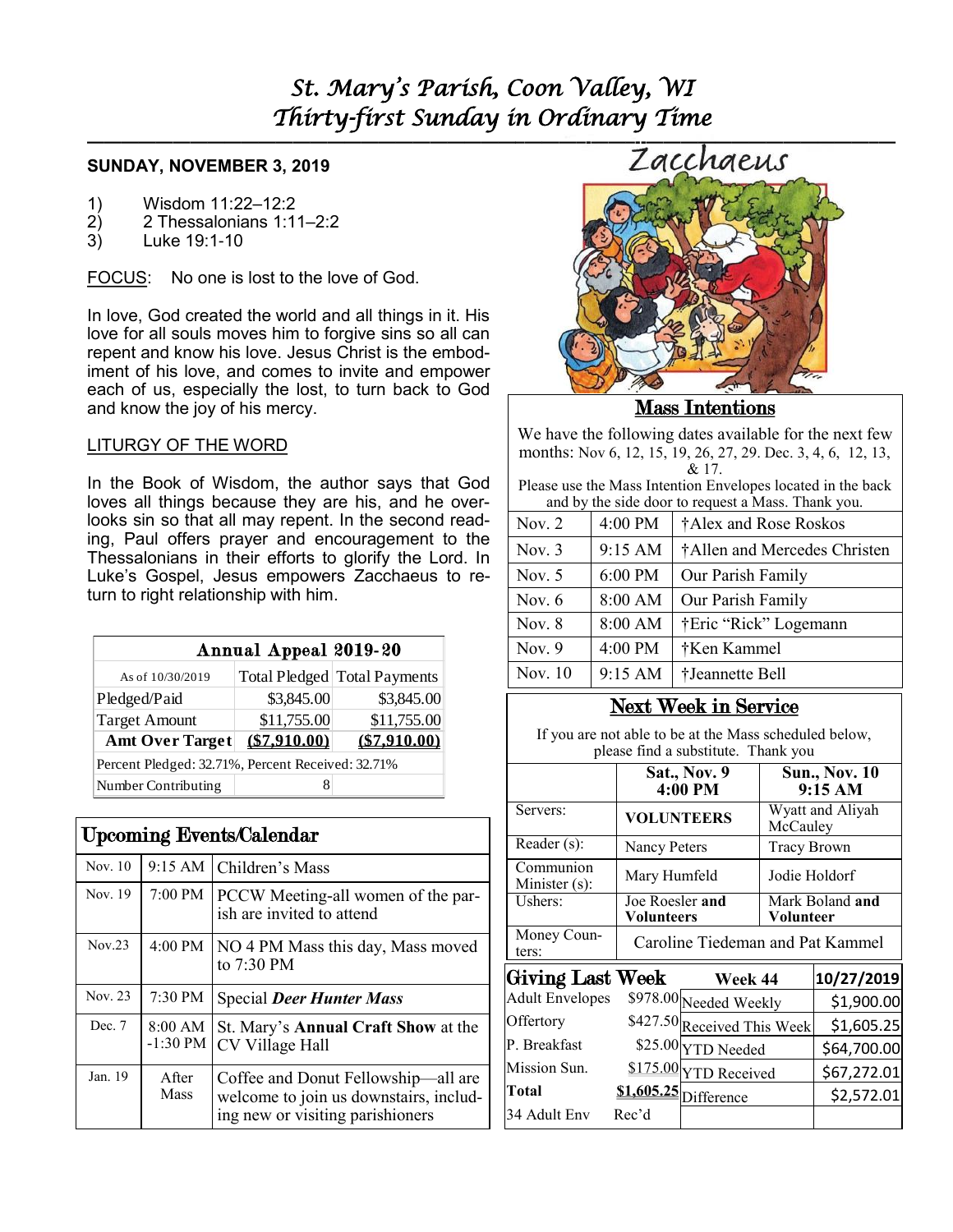# Parish Announcements

# **CV Lions Tree Lighting Food Pantry Fundraiser**

Last year St. Mary's parishioners and the Men's Club contributed a total of \$701.00!!! Our goal is to raise \$1.00 more this year. To contribute use the food pantry collection basket in the back of church. The collection runs the weekend of Nov. 2-3 until the weekend of Dec. 21-22. Please be generous and help us and the Lions' reach our goals. **(The Vernon County Food Pantry is able to purchase \$18 worth of food for every \$1 that is donated!!!)**

# **Giving to the DAA**

You should have received a pledge care in the mail. Pledges and payments may be send directly to the Diocese of La Crosse with the envelope provided and checks should be made payable to the Diocese of La Crosse. If the pledges are received in the parish office, we will forward them to the Diocese. You may also donate online at: https://diolc.org/ donate-online , be sure to use the drop down menu under *Designation* and choose: *2019 (445) St. Mary Parish.* Keep in mind that any money donated above our goal is returned to our parish untaxed by the Diocese!

# **Nov. 10 ~ Kids' Masses!**

Every second Sunday of the month we will have a Children's Mass here at St. Mary's. The children of our parish will assist that Sunday not only as servers, but also as readers and ushers. Future minister schedules will reflect this change, but we will begin this practice beginning Nov 10th and Dec 8th. It is my sincere hope that these Masses will serve as and **Brunch January 19th** after Sunday Mass to Welcome New encouragement to all our parish members of every age.

# **Nov. 23 ~ Deer Hunters Mass**

Please join us at 7:30 PM on November 23rd as the gun hunting season begins to pray for a safe and successful hunt by all. There will be no 4:00 PM Mass on this day.

# **Annual Report to the Bishop Now Available**

The Annual Report for the Fiscal Year July 1, 2018-June 30, 2019 is available for pickup in the back of church. A copy is also posted on the bulletin board.

# **Accepting Mass Intentions for 2020**

Have that special date you want to reserve for a loved one? Please use the Intention Envelopes located at the back of church and the side door to submit your requests for 2020.

# **St. Mary's Craft Show-Crafter Registration is now open!**

Are you a crafter looking to display your product or do you know someone who is? Register today for the St. Mary's Craft Show held on December 7, 2019. Forms and information may be found online at <stmarycv.org> under the *Craft Show* tab or contact Nancy Peters at 608-790-6034 or [Pe](mailto:Peters@mwt.net?subject=St.%20Mary)[ters@mwt.net](mailto:Peters@mwt.net?subject=St.%20Mary)

# **Altar Server Signup—New Link (Oct-Dec)**

Please sign up for serving using the following link: [https://](https://www.signupgenius.com/go/5080d49aead2ea1fb6-server3) [www.signupgenius.com/go/5080d49aead2ea1fb6-server3](https://www.signupgenius.com/go/5080d49aead2ea1fb6-server3)

#### **Order Anything on Amazon? Use Amazon Smile!**

*Amazon Smile* is the charitable arm of Amazon.com, and you can now St. Mary's Parish every time you make a purchase through Amazon Smile. Log in to: [amazon.com/smile](http://amazon.com/smile) and click the word "supporting" under the search bar. You can search for St. Mary's by typing, "St. Mary Parish Coon Valley" in the search bar, **or simply click the link on our parish website: <stmarycv.org>**

# **PCCW News:**

**Next Meeting** is November 19th at 7PM

**Bake Sale** during the Craft Show: Each parish family is asked to donate \$15.00 worth of baked goods to the bake sale. Drop off is Friday evening from 6:00 to 8:00 PM or Sat morning.

If unable to donate baked goods, cash donations accepted. Please make homemade items. Norwegian or Christmas baked goods are especially sought after and sell very well.

**Volunteers** needed to assist with set up for the **Craft Show**  at the Coon Valley Village Hall.

*Confirmation students and older Religious Education students* are highly encouraged to assist.

Dec 5th is set up for tables and chairs at 7:00 to 8:30 PM. Dec 6th is set up for vendors, kitchen and bake sale at 6:00 to 8:00 PM

Parish Members!

**Future PCCW outing:** Shrine of Our Lady of Guadalupe Christkindlmarkt-Live Nativity, Handcrafted Items, Cozy Fire, Strudels, Pies, Lebkuchen, German Brunch Buffet & more. On December 14 or 15. Watch for more information in back of church for group outing or meeting at the Shrine

# Diocesan/Local Announcements

**Send your prayer intention to Bishop Callahan this Advent** Bishop Callahan will be collecting your prayer intentions throughout this Advent season. You can either call 608-352- 9565 or go to diole.org/pray to submit your request. All intentions received will be presented and prayed for at his Christmas Masses.

# **Bishop's Letter**

Bishop Callahan has released a new version of the "Green Book<sup>"</sup> for our diocese. This booklet is the policies and procedures for our diocese around the issue of child abuse. Please review this book for yourself: **[https://diolc.org/safe-](https://diolc.org/safe-environment/library/)**

**[environment/library/](https://diolc.org/safe-environment/library/)**. It takes the work of everyone in every parish to keep our churches safe for children and indeed, for all people. Copies of Bishop's letter are available in the back of church. Please let me know if you have any questions.